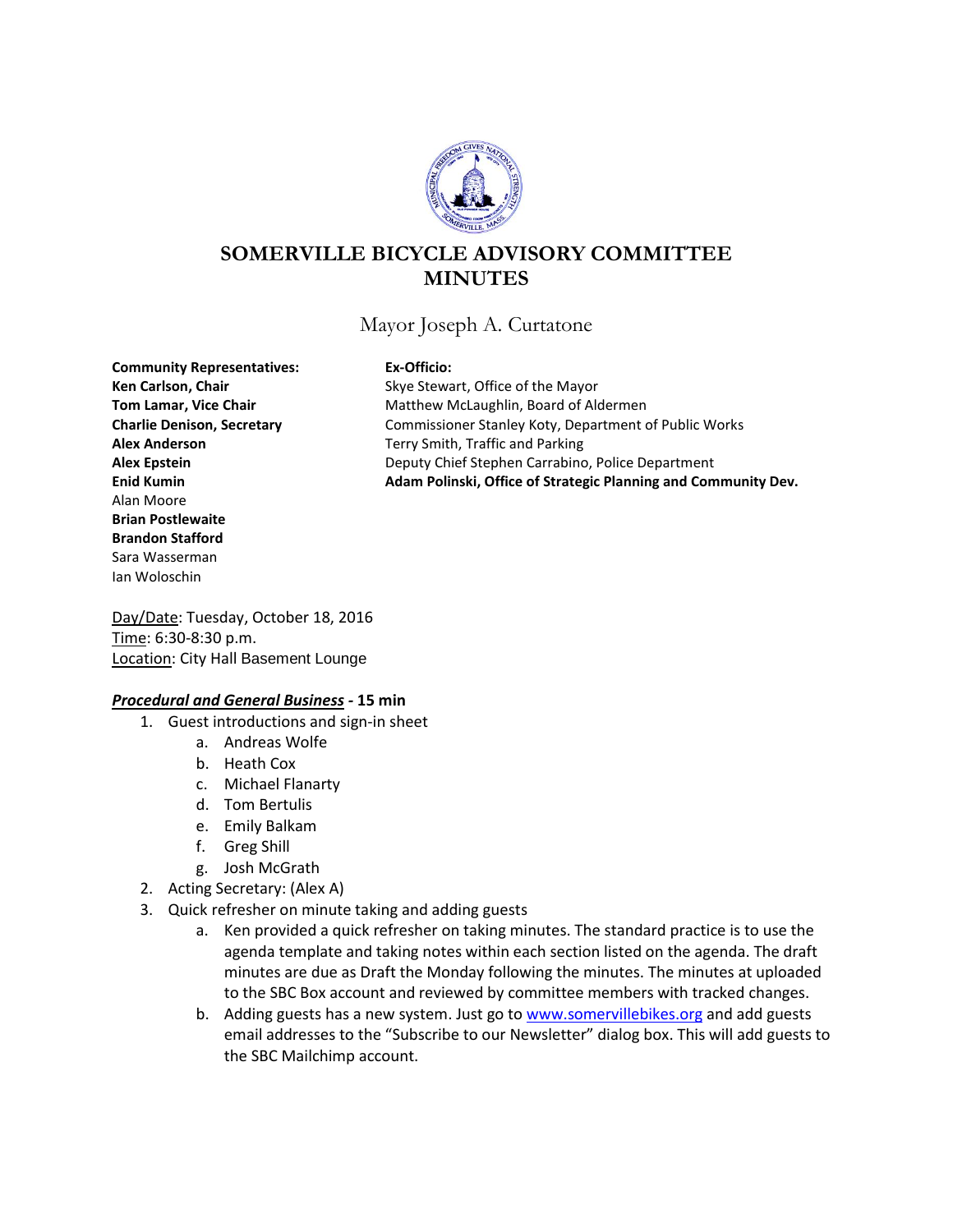- c. **Action item (Ken)**: Establish system for communicating between SBC Members and Regular Attending Guests.
- 4. VOTE: Approve September Minutes
	- a. Motion was made, seconded, and approved by the Committee
- 5. Ex officio update
	- a. Skye Stewart will now be our new Ex-Officio Member from the Mayor's Office. Skye is Chief of Staff to the Mayor. Ken meet with Skye in early October and brought her up to speed on the Committee. Requested Rob King as Ex-Officio as well or someone else in his department (Capital Projects) with a strong engineering focus.
- 6. Meeting with the Mayor
	- a. Friday, November 4th 11:00am at City Hall
	- b. Ken working on Agenda and requests input from Committee members
- 7. Misc.
	- a. There is a potential for Somerville to have the first protected roundabout at Powderhouse Circle and is a possible project on the 5-10 year horizon. It is one of the potential projects the City is considering for Complete Streets Funding. Jennifer Molina previously applied for Complete Streets funding for this project. More information is available [here.](https://app.box.com/files/0/f/4389943654/1/f_95702408877)
	- b. Utilize available city data on crashes involving pedestrians, bikes, and pedestrians to highlight priority intersections. The data includes absolute numbers of crashes but is not normalized for traffic. The data is segmented by vehicle type and could be used to identify proportion of trucks involved in crashes.
	- c. Safety materials on tabling should be updated.
	- d. **Action Item:** Alex to look into process for updating safety materials
	- e. **Action Item:** Brandon will find additional information related to the Powderhouse project and other projects that are being considered for Complete Streets Grants

# *Focus: Porter Square Fatality-* **Ken/Tom - 20 min**

- Ghost Bike Ceremony
	- $\circ$  Ken knew Joe Lavins well and was heavily involved in honoring Joe and providing support through the Ghost Bike Ceremony
- Can we help in the re-design of Porter Square?
	- $\circ$  City of Cambridge reviewed 8 bike safety orders in the recent City Council meeting.
		- One proposal approves protected bike lanes from North Cambridge/Community Path into Harvard Square through Porter Square but doesn't address the current issue of having multiple southbound Mass Ave lanes split on Somerville Ave and Mass Ave.
		- **Action Item**: Ken will connect with Tegin to see if a recommendation from the SBAC on design for Porter would be considered by City of Cambridge.
	- o Possible Ideas:
		- Redesign Roseland St. as contraflow or two-way lane to connect Mass Ave and Beacon to minimize the need for bikes entering Porter Square to turn from Mass Ave right onto Somerville Ave
		- Establish Porter Square as a protected intersection and focus on a redesign.
		- **EXECONS** Consider bike-specific signals and timing
- What can we do to ensure this doesn't happen in Somerville?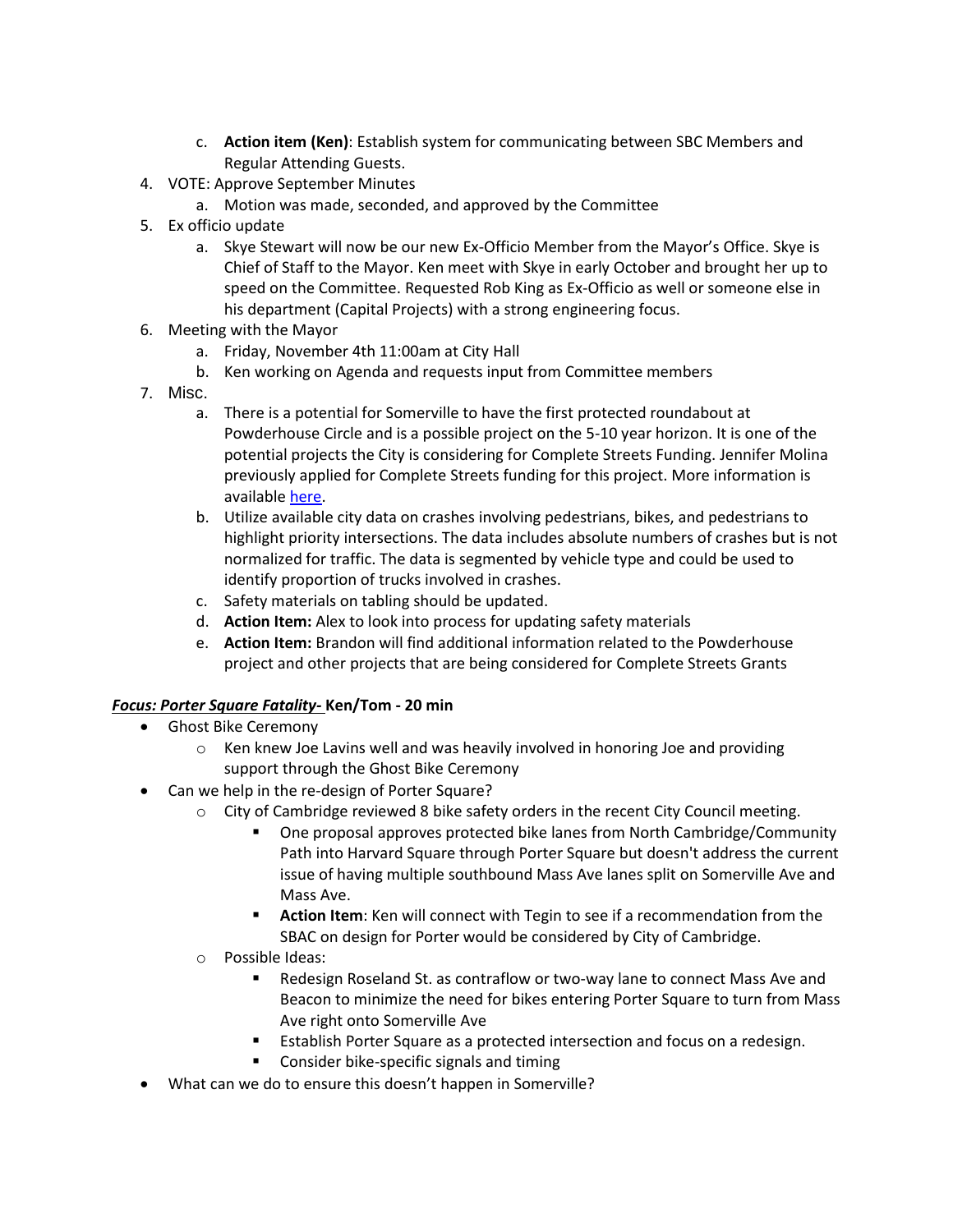- o Temporal restrictions on 18 wheelers
	- The Committee asked if the City has reviewed this idea. Adam noted that the City has included this topic in previous discussions but hasn't dedicated significant time talking about the issue in depth.
- o City-wide speed limit reduction
	- Proposal passed Board of Alderman. Still has to be approved by the Traffic Commission on November  $17<sup>th</sup>$ , but this is not expected to be controversial
	- City wide default speed limit (the speed limit where no other signs are posted) reduction to 25 mph and safety zones that are 1/4 mile minimum (parks, schools, etc.) would be 20 mph.
- o Protected bike lanes and protected intersections
	- Temporary bollards in near term?
- o Additional Ideas:
	- Alex Epstein, Becca Wolfson (BCU), and Ken Carlson met and discussed possible options including additional education and training for truck drivers.
	- A possible connection with Teamsters- could possibly work with them to support additional training for drivers In addition could make requirements for cross over mirrors and truck side guards mandatory for contracts with the City.
	- Continue coordination and possible support efforts with Boston Cyclists Union.
	- City has petition program where 9 or more residents can make a recommendation for traffic calming efforts for Board of Alderman approval. City is reviewing proposals and are working with engineer to review traffic calming efforts.
- $\circ$  Attending Resistat meetings SBC members should be in attendance representing their ward. Should interact with Alderperson. SBAC should consider presenting to the entire BOA.
	- $\blacksquare$  Ward 5 Oct 19
	- $\blacksquare$  Ward 6 Nov 20
	- Ward 7 Dec 1
	- $Ward 2 Dec 2$
	- Ward 1 Dec 8
	- Ward 4 Dec 14

### *Update from City- Adam 30 min*

- Senior Transportation Planner position
	- o Posted publicly last week and closes on Thursday, October 20. 12 current applicants have submitted resumes.
- Data
	- o Somerstat- Mobility Data Dashboard
		- Moving forward. Mike Mastrovoni from SomerStat is taking lead and intending to present prototype using a program called Tableau to visualize the data. Plan in place. Mike and T&I are aligned in expectations on what will end up in dashboard and be available online for the public.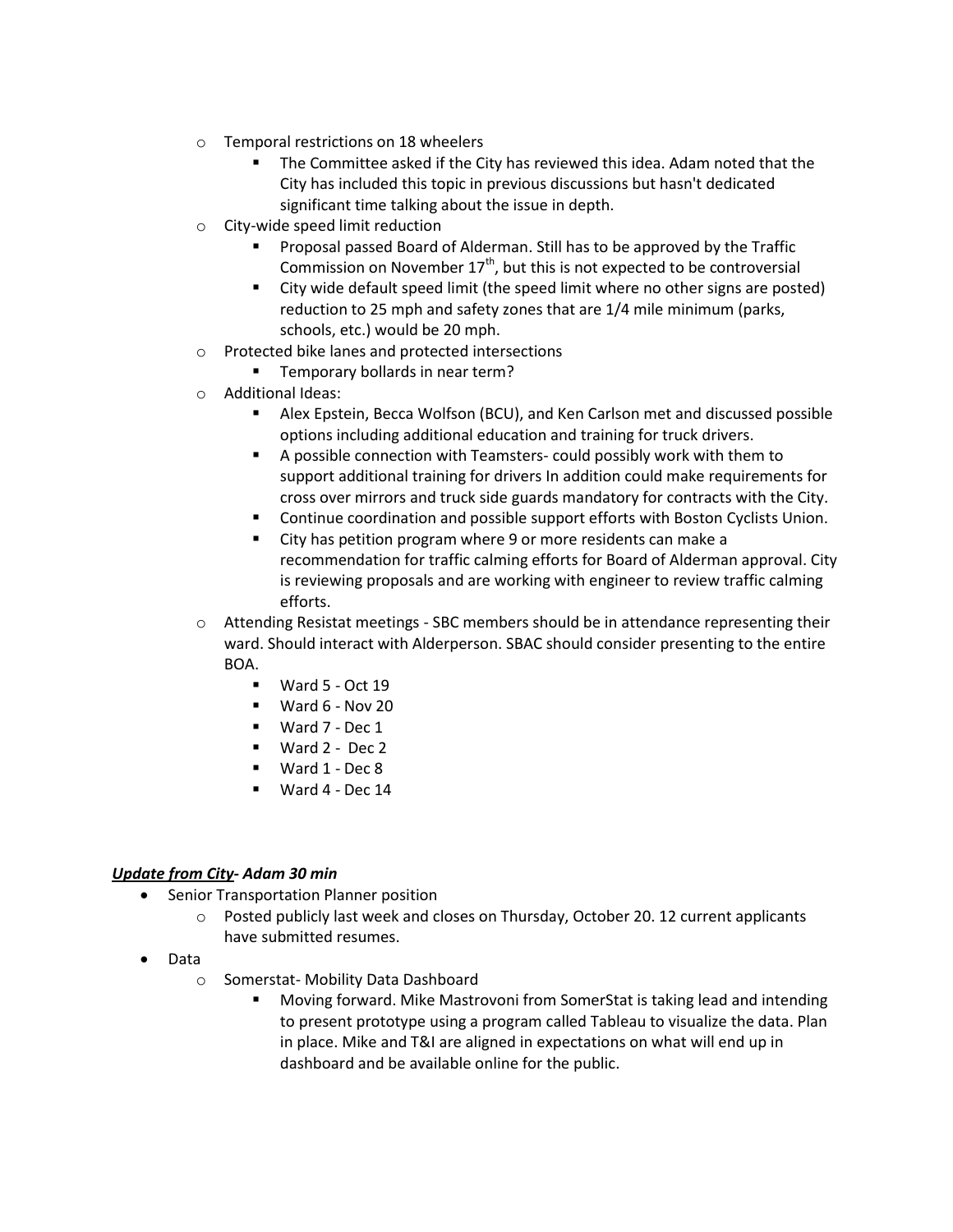- Somerville's publically available data portal. Through Public Safety. Somerville Police Officer Crash Reports 2010-2015 (at [https://data.somervillema.gov/Public-Safety/Somerville-Police-Officer-Crash-](https://data.somervillema.gov/Public-Safety/Somerville-Police-Officer-Crash-Reports-2010-Augus/jdcq-3gza)[Reports-2010-Augus/jdcq-3gza](https://data.somervillema.gov/Public-Safety/Somerville-Police-Officer-Crash-Reports-2010-Augus/jdcq-3gza) ) includes a table of some of the information from crash reports. This data does not include injury type or gender of involved parties.
- Bikes and Pedestrian counts will be available ultimately through the data dashboard.
- o Bike/ped counts
	- All slots were signed up for and all but 6 locations have been collected. 2 of those locations will be submitted this week by the replacement for the acting secretary, Alex Anderson.
- Ongoing projects
	- o Beacon Street
		- **Binder coat between Park and Washington Streets will be applied this week.** Trenches will be filled. Intending to implement cycletrack between Oxford and Sacramento - possibly on both sides. The existing bump out in front of Star Market on Beacon Street will likely continue through the winter. MassDOT standard is to have Bikes May Use Full Lane in construction zones so we recommend BMUFL for bump out section near Star Market.
		- The Committee asked what will be used to fill in the trenches. Adam responded that he does not currently know the exact material but knows the intention is that it will be suitable for safe passage by cyclists.
	- o Union Square
		- Webster Ave from Washington to Prospect Streets will be paved on October 19 and striped in the new future. It will remain one way in the winter and the twoway conversion will take place in the Spring of 2017.
		- Eversource will do utility work in Spring on the other side (Prospect to city line) of Webster Ave. The redesign will take place next year.
		- **Action item:** Evaluation and Planning to review possible suggestions on design for possible tweaks to Union Square Early Action plan for Webster, evaluating the option of removing parking near Washington St to make room for buffered bike lanes in both directions.
- Newish projects
	- o Elm Street
		- **Utility work on Elm Street continues and repaving Elm will be taking place in** 2017. The road will be closed up for the winter. Current plans do not include curb-to-curb resurfacing at this point. The Committee noted their support for implementing curb-to-curb resurfacing of Elm Street.
		- Scope of project includes Cedar to Somerville Ave.
	- o HSIP projects
		- **IMPLEMENTER IMPLEMENT CONTEX IS A LIM** Implementation of protected bike lanes
			- Designs for Park Street will go out to bid at the end of 2016 and implemented in 2017. The SBC's recommendations were considered and accepted by the City this week.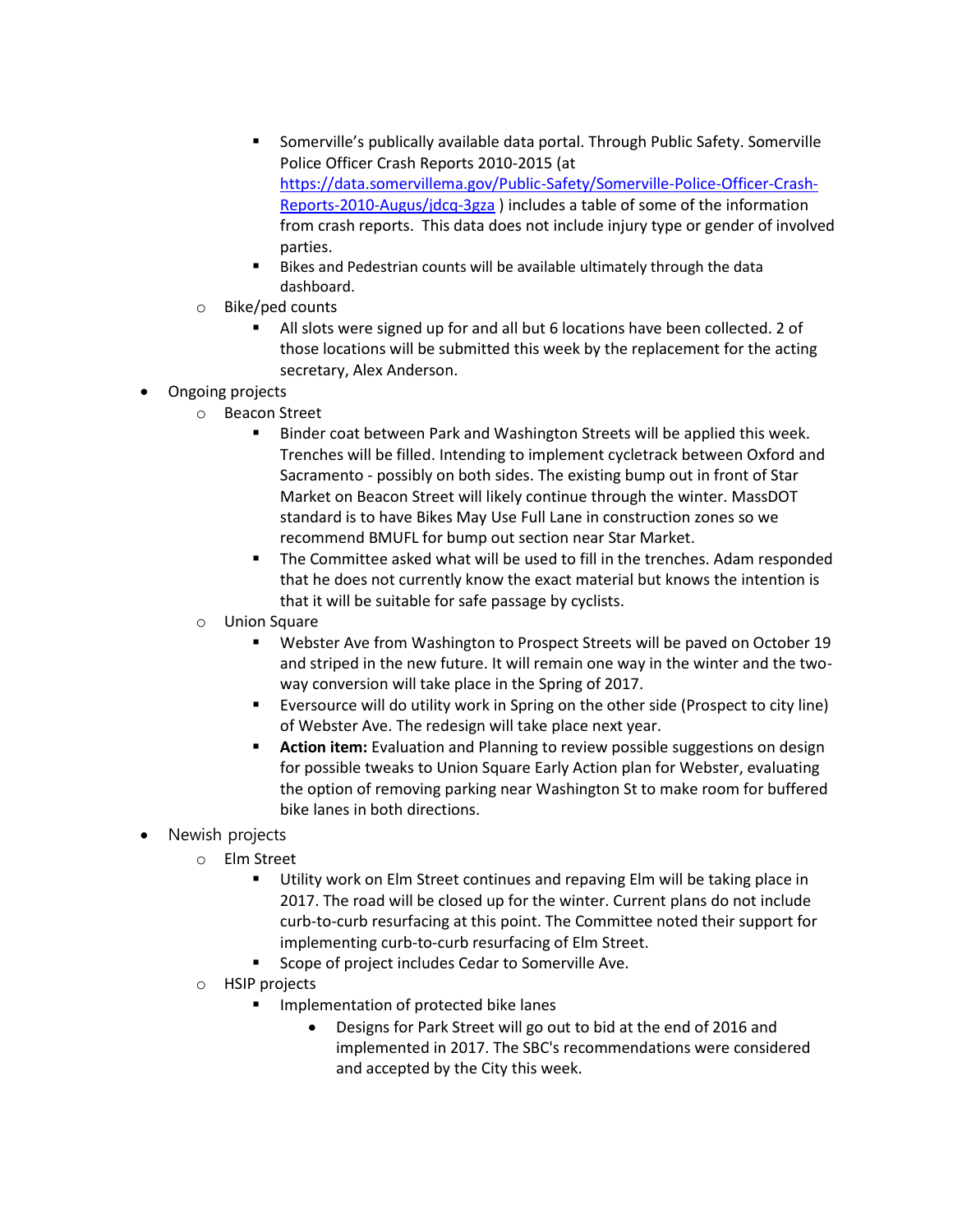- Washington Street stretches will receive protected lanes in 2017
- Broadway stretches will receive protected lanes in 2017
- o 2016 Repaving Highland Ave, Summer St, School St
	- **Highland is continuing with striped bike lanes**
	- Summer Street is moving forward as well. City is working with green cycle grip contractor before laying down thermoplastic. Should take place in the next few weeks.
	- Nothing was proposed on School Street. The City intends to install supersharrows on School.
		- The City has made proposals for stretches of School. The SBC will reshare previous proposals with Adam.
- o 2017 repaving plans
	- City meeting after winter of 2016/2017 to discuss repaving plans in 2017. Including, Highland, Dane, and Summer.
	- Tom Lamar noted that last year's process of informal charrette review of plans was a successful approach and should be done again for 2017 but at an earlier stage of the process.
- o Traffic calming program
	- **New citywide speed limit** 
		- Standard city speed limit will now be 25 mph
	- **Speed zones and safety zones** 
		- Safety Zones will be listed as 20 mph
		- Board of Alderman Public Safety Committee Meeting taking place at 6:00p in City Hall. SBC can also reach out by email to Aldermen Connelly, Rossetti, or McLaughlin.
	- Petition process can be used by residents to petition for speed limit reductions.

# *Team Updates- 60'*

- Encouragement-Alex 10'
	- o Tour de Somerville in October
		- Ride will take place on Saturday, Oct 29 at 1:00pm starting at City Hall. Rain date on Nov 6. Enid is confirming Police escort.
		- Theme is Scout's Honored best of list. Will ride through the city to point out many of the winners of Scout's Honored with possibilities of stopping into one or two locations.
		- Tentative plan is to conclude at Aeronaut by 3:00pm
		- Somerville Scout is in communication with Alex to see how they can support the ride.
		- Possible Committee Participants: Volunteers are needed
	- o Upcoming events
		- Illuminations Ride in December 2016 date TBD, likely Saturday, December 17
- Evaluation and Planning- Tom 15'
	- o Feedback on bike counts
		- **Tracking all the information (Gender and Age brackets) leads to difficulty,** confusion, and mis-entered data that needs to corrected in real time.